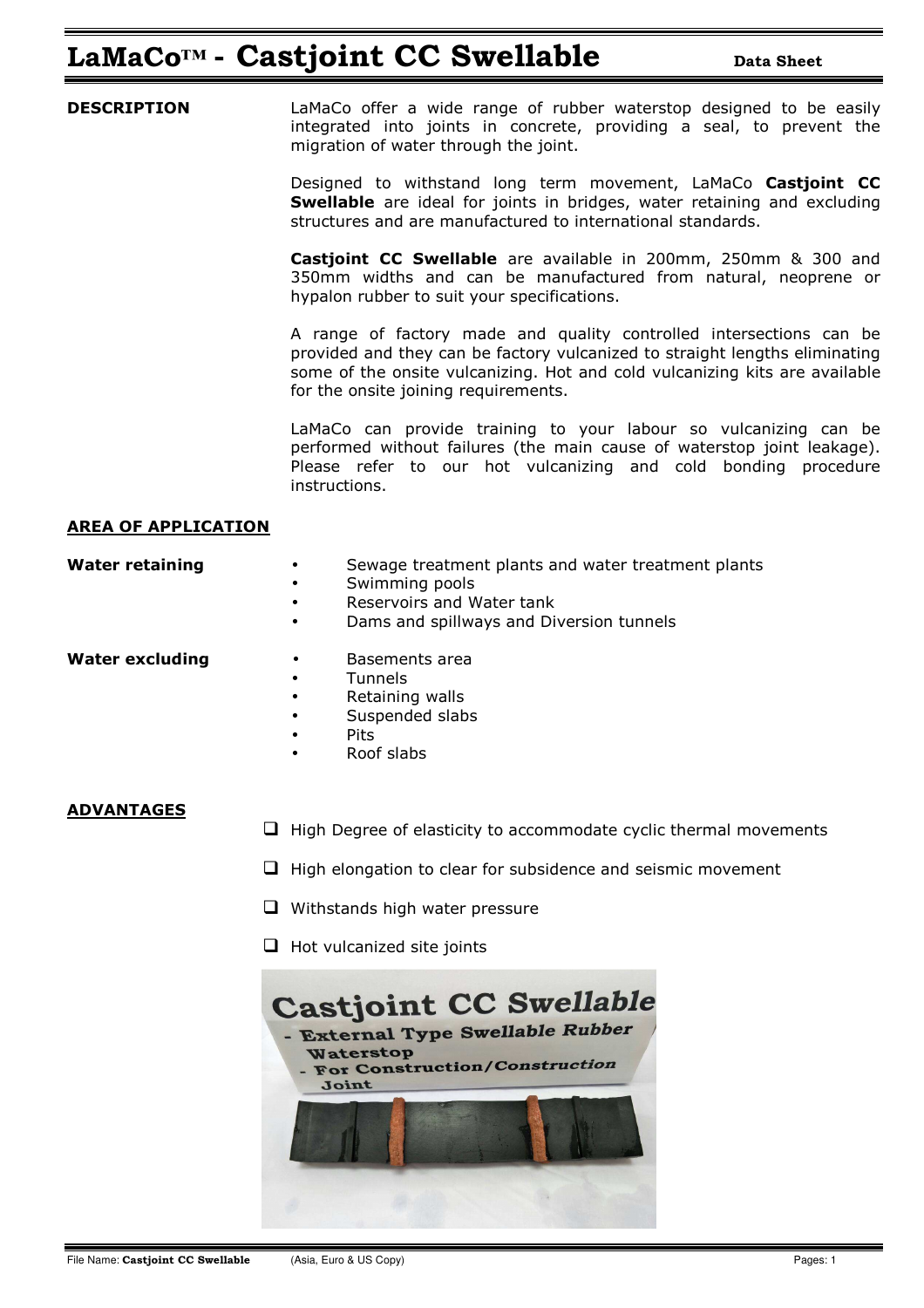# **LaMaCo<sup>™</sup> • Castjoint CC Swellable Data Sheet**



| Model:                      |  |
|-----------------------------|--|
| Type of Application System: |  |
|                             |  |

### **Castjoint CC Swellable**

Centrally Type Swellable Rubber Waterstop For Construction/Construction Joint

Size of Width:

| Size of Width: | 200 <sub>mm</sub> | <b>Castjoint CC Swellable 200</b> |
|----------------|-------------------|-----------------------------------|
|                | 250 <sub>mm</sub> | <b>Castjoint CC Swellable 250</b> |
|                | 300mm             | <b>Castjoint CC Swellable 300</b> |

## **Typical Properties**

| <b>Item</b>                                            |                                             | <b>Natural</b><br><b>Rubber</b> | <b>Synthetic</b><br><b>Rubber</b> | Water<br><b>Expansion</b><br>Waterproof<br>Line |
|--------------------------------------------------------|---------------------------------------------|---------------------------------|-----------------------------------|-------------------------------------------------|
| Hardness (Shore A)                                     | $60 + 5$                                    | $60 + 5$                        | 55±10                             |                                                 |
| Tensile                                                | Before expansion                            | $\geq 18$                       | $\geq 16$                         | $\geq 6$                                        |
| Strength (Mpa)                                         | After expansion                             |                                 |                                   | $\geq 6$                                        |
| Elongation at break (%)                                |                                             | $\geq 450$                      | $\geq 400$                        | $\geq 500$                                      |
| <b>Constantly Compression</b>                          |                                             | $\leq 36$                       | $\leq$ 35                         |                                                 |
| Permanent Deformation(%)                               |                                             | $\leq 20$                       | $\leq 20$                         | $\leq$ 25                                       |
| Brittle Temperature (%)                                |                                             | $\le -50$                       | $\leq -40$                        | $\leq -40$                                      |
|                                                        | change of hardness                          | $\leq \pm 8$                    | $\leq \pm 8$                      | $\leq \pm 10$                                   |
| Hot Air Aging Test<br>$(70^{\circ}C*72h)$              | reduce rate of breaking<br>strength $(\% )$ | $\leq 10$                       | $\leq 10$                         | $\leq 15$                                       |
|                                                        | reduce rate of breaking<br>$expansion(\% )$ | $\leq 20$                       | $\leq 20$                         | $\leq$ 25                                       |
| Water Absorption Rate of Volume Expansion(%)           | -                                           |                                 | $\geq 100$                        |                                                 |
| Adhesive Strength of Galvanized Sheet and Rubber (Mpa) |                                             |                                 | $\geq 6$                          |                                                 |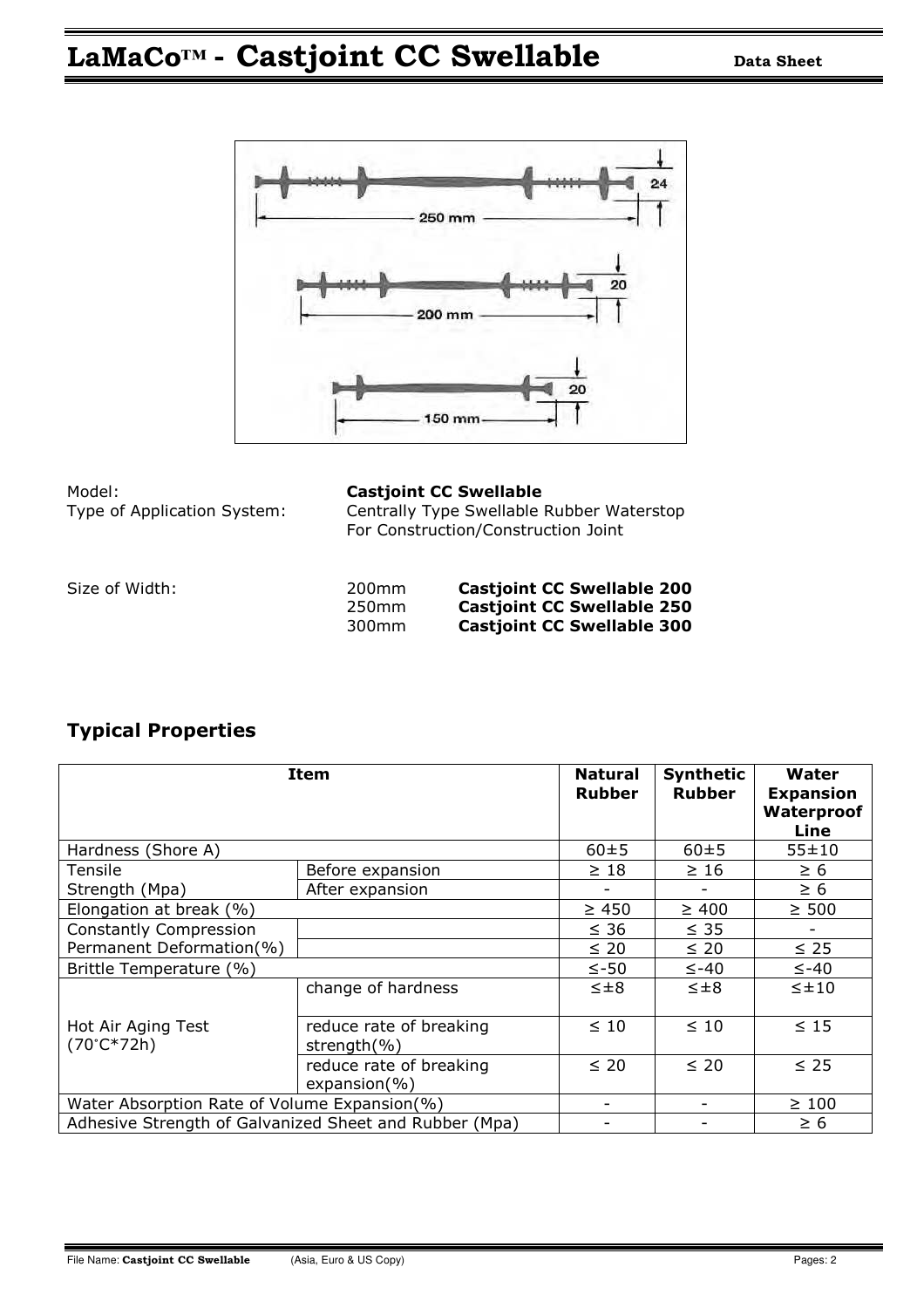### **SITE JOINING**

#### **Hot Vulcanising Joining Procedures**

- Pre-heat the hot vulcaniser unit for approximately 30-45 minutes prior to placement of the **Castjoint CC Swellable** into it. The hot vulcaniser must be set at a temperature between 140-150 degree celcius to successful cure the rubber compounded joint.
- Cut each end of the **Castjoint CC Swellable** that are to be joined, square and straight.
- Wire brush up to 2" wide all around the **Castjoint CC Swellable** and on the ends to roughen the surface.
- Clean the **Castjoint CC Swellable** surface with solvent cleaser using a paint brush. Apply liberally up to 2" around the **Castjoint CC Swellable** and on the ends. Allow drying before the next step.
- Liberally apply 1 coat of LaMaCo Rubber Adhesive by brush up to 2" wide all around the waterstop and on the ends. Wait for adhesive to go tacky before the next step.
- Cut the rubber cover/compound with scissors into 2 pieces 1" wide and in length by the wide of the **Castjoint CC Swellable**. Place these pieces on each end on the rubber waterstop and press firmly into position. Now cut small pieces of compound that are similar sizes to trhe diameter of the outside dumbell section of the waterstop and firmly into position on each end of the rubber waterstop profile. If there is a centrebulb section to the rubber waterstop, then also cut a piece for each side and fit into position. Once this has been completed, firmly press the 2 pieces of rubber waterstop together at their ends.
- Now cut 1" wide section of rubber compound long enough so it can wrap around the **Castjoint CC Swellable**. This section must be centrally placed over the join and wrap fully around the rubber waterstop. The rubber waterstop join is now ready to be placed into the hot vulcaniser.
- Once the correct temperature has been achieved, then the joint is placed into position and the lid of the hot vulcaniser is clamped over the top of the **Castjoint CC Swellable**  30-40 minutes.
- Once the 30-40 minutes time frame has been achieved, unclamp the **Castjoint CC Swellable** and remove it from the hot vulcaniser. Allow the rubber waterstop to cool for about 20 minutes before any excessive movement is placed on the join.